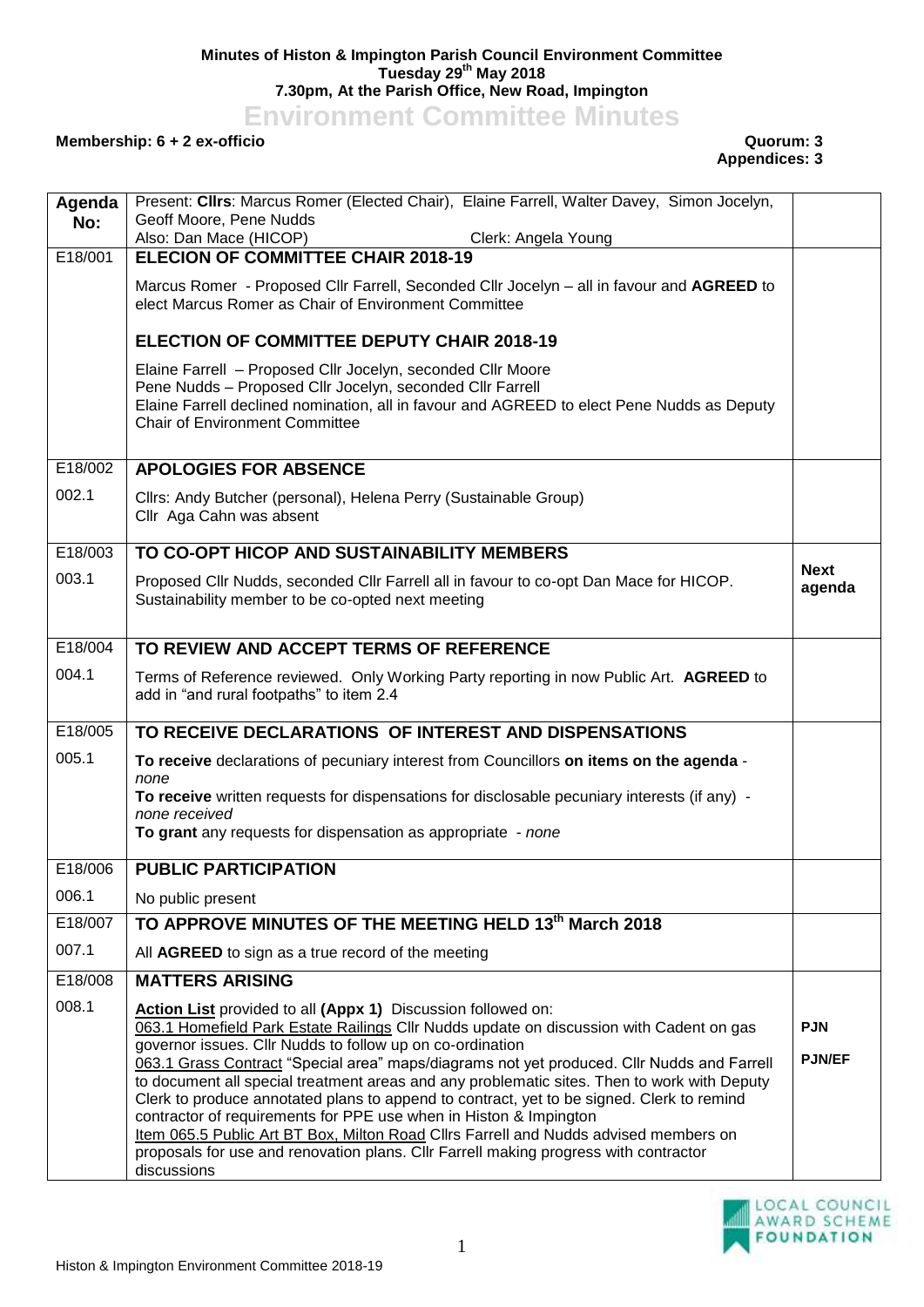|         | Item 065.4 WW1 Commemorations Eleanor Whitehead had again requested meeting with<br>Committee members re plastic poppy display at War Memorial Site. Noted Impington Village<br>College proposals to produce banners to mark road where veterans lived, assisted by Dan<br>Mace                                                                                                                                                                                                                                                                                                                                                                                                                                                                                                                                                                                                                                                                                                                                                                                                                                                                                                                                              |                       |
|---------|------------------------------------------------------------------------------------------------------------------------------------------------------------------------------------------------------------------------------------------------------------------------------------------------------------------------------------------------------------------------------------------------------------------------------------------------------------------------------------------------------------------------------------------------------------------------------------------------------------------------------------------------------------------------------------------------------------------------------------------------------------------------------------------------------------------------------------------------------------------------------------------------------------------------------------------------------------------------------------------------------------------------------------------------------------------------------------------------------------------------------------------------------------------------------------------------------------------------------|-----------------------|
| E18/009 | <b>TO RECEIVE</b>                                                                                                                                                                                                                                                                                                                                                                                                                                                                                                                                                                                                                                                                                                                                                                                                                                                                                                                                                                                                                                                                                                                                                                                                            |                       |
| 009.1   | <b>Clerks Report</b> provided to all and accepted (Appx 2) including other agenda items. Further<br>discussion on:<br>Public Artist soft launch held 23 May, Hisimp News article planned<br>Pat Matthews SCDC Land Drainage Clerk to contact Pat Matthews for upgrade proposals to<br>desilt brook<br>Waste Incinerator, Waterbeach CCC Officer had attended Planning Committee meeting 24<br>Ma. Notes from Cllr Ing had been provided to Environment Committee members. Following<br>discussion on idea for local action, Cllr Farrell to circulate links to all, Deputy Clerk to be<br>requested to include Environment Committee in any information mail<br>Pear Technology Series Noted proposals to budget for package, particularly for Burial Ground<br>records. Discussion followed on Planned Asset Management, giving all assets a reference<br>number and planned replacement dates<br>Village Green Bookings Noted success of HI Drama performance 13 May, a new use for the<br>open space. 85 people had attended an excellent event, to be featured in Hisimp News to<br>encourage new and innovative uses of our open spaces<br>Homefield Park Cllr Nudds advised giant yarrow had been observed in the past | EF                    |
| 009.2   | Trees & Allotment Report (Part of Appx 2) Accepted.<br>Trees: Additional report on:<br>Cllr Nudds advised tree works at Burial Ground and Clay Close Lane had been re-scheduled<br>for June. Cllr Nudds and Farrell (joint Tree Wardens) had visited 43 Percheron Close to look at<br>works applied for at SCDC and would comment with a copy of response to Planning                                                                                                                                                                                                                                                                                                                                                                                                                                                                                                                                                                                                                                                                                                                                                                                                                                                        | <b>PJN/EF</b>         |
|         | Committee<br>Allotments: 10 plots available at Gatehouse Road, one at Mill Lane. AGREED to produce a<br>display for Feast Market stall. Cllr Nudds reported on 2 approaches received<br>Proposal by Sustainability Group to install a well at Gatehouse Road, along with request for<br>part funding by the Parish Council<br>Application from resident for plot to grow flowers for commercial enterprise connected to dyes.<br>All AGREED such proposals could only be considered by the Committee on receipt of a formal<br>written proposal                                                                                                                                                                                                                                                                                                                                                                                                                                                                                                                                                                                                                                                                              | Comm'tee<br>members   |
| 009.3   | <b>Sustainability Group Report</b> Cllr Farrell recommended all members sign up to the<br>Sustainability on-line newsletter                                                                                                                                                                                                                                                                                                                                                                                                                                                                                                                                                                                                                                                                                                                                                                                                                                                                                                                                                                                                                                                                                                  |                       |
| 009.4   | HICOP Report Cllr Moore declared a non-pecuniary interest (Treasurer of HICOP)<br>Dan Mace reported on:                                                                                                                                                                                                                                                                                                                                                                                                                                                                                                                                                                                                                                                                                                                                                                                                                                                                                                                                                                                                                                                                                                                      |                       |
|         | Well attended AGM held, Simon Goddard Chair; Geoff Moore Treasurer; Dan Mace<br>Secretary<br>Volunteers had begun laying ground netting<br>$\bullet$<br>Curved hedge to be grown to enable "laying" it<br>$\bullet$<br>Bird in Hand Breakfast due 30 June - RSPB; Wildlife Trust attending<br>$\bullet$                                                                                                                                                                                                                                                                                                                                                                                                                                                                                                                                                                                                                                                                                                                                                                                                                                                                                                                      |                       |
| E18/010 | <b>OTHER MATTERS</b>                                                                                                                                                                                                                                                                                                                                                                                                                                                                                                                                                                                                                                                                                                                                                                                                                                                                                                                                                                                                                                                                                                                                                                                                         |                       |
| 010.1   | Review of Budget 18-19 (see Clerks Report Appx 2)<br>Noted revenue spend budget £41.050 plus other Capital Bid/Specified Reserves figures                                                                                                                                                                                                                                                                                                                                                                                                                                                                                                                                                                                                                                                                                                                                                                                                                                                                                                                                                                                                                                                                                    |                       |
| 010.2   | Review of Outstanding Projects Following discussion, Clerk to produce final list, to include                                                                                                                                                                                                                                                                                                                                                                                                                                                                                                                                                                                                                                                                                                                                                                                                                                                                                                                                                                                                                                                                                                                                 | <b>Next</b><br>agenda |
| 010.3   | budget allowances<br>Review & Adopt Management Plan (Appx 3) Dan Mace had pulled together information from<br>workshops into plan. Members felt it was a good building block for a Management Plan for<br>each individual site. All AGREED to adopt as a Management Plan working document. Some<br>work on costings to be carried out. Feast display item                                                                                                                                                                                                                                                                                                                                                                                                                                                                                                                                                                                                                                                                                                                                                                                                                                                                    |                       |
| E18/011 | <b>OTHER CORRESPONDENCE</b>                                                                                                                                                                                                                                                                                                                                                                                                                                                                                                                                                                                                                                                                                                                                                                                                                                                                                                                                                                                                                                                                                                                                                                                                  |                       |
| 011.1   | Circulating File available on request                                                                                                                                                                                                                                                                                                                                                                                                                                                                                                                                                                                                                                                                                                                                                                                                                                                                                                                                                                                                                                                                                                                                                                                        |                       |
|         |                                                                                                                                                                                                                                                                                                                                                                                                                                                                                                                                                                                                                                                                                                                                                                                                                                                                                                                                                                                                                                                                                                                                                                                                                              |                       |